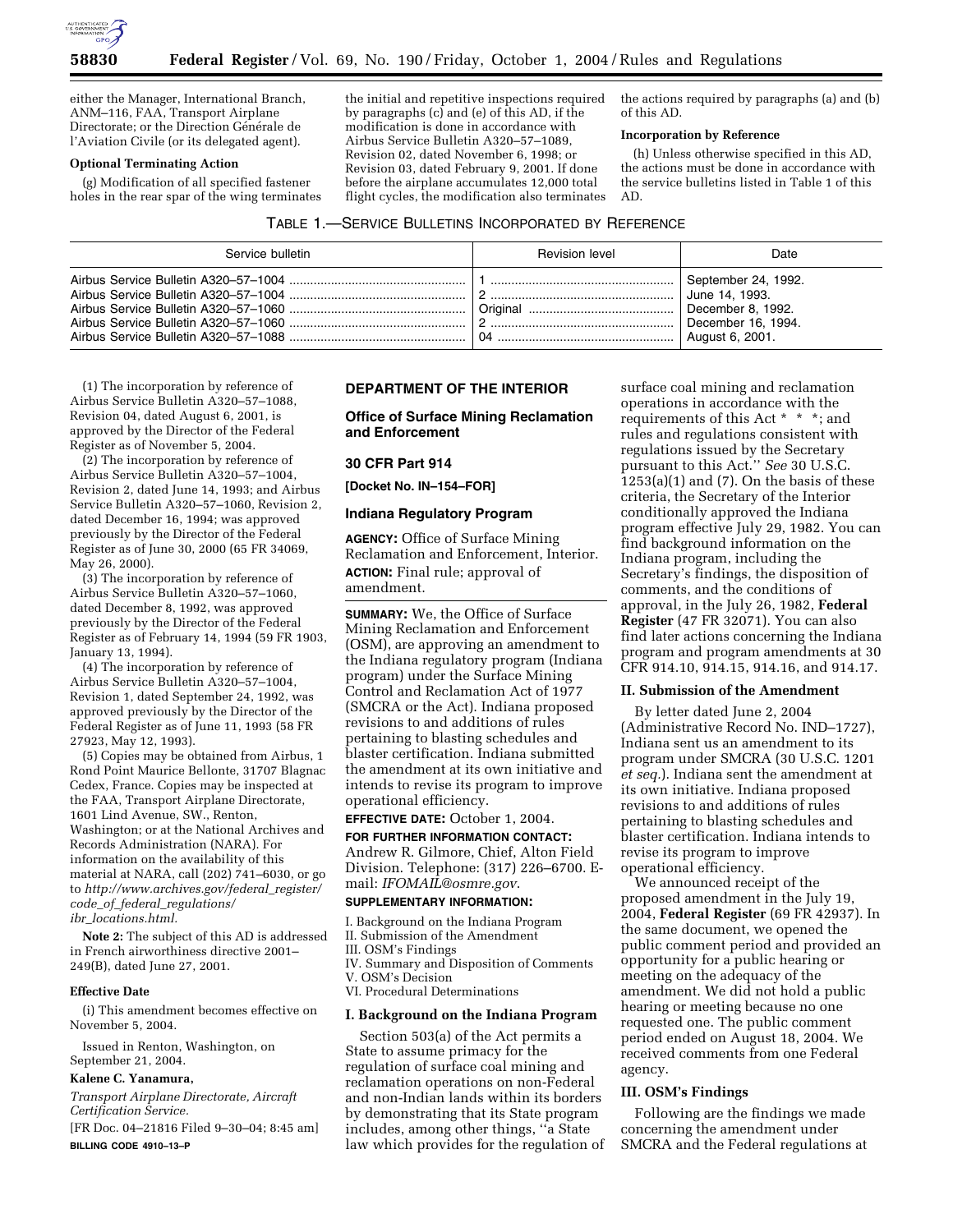30 CFR 732.15 and 732.17. We are approving the amendment as described below.

### *A. Minor Revisions to Indiana's Rules*

Indiana proposed minor wording, editorial, punctuation, grammatical, or recodification changes to the following previously-approved rules: 312 Indiana Administrative Code (IAC) 25–6– 31(a)(3) and (b), 25–9–5(c), and 25–9– 8(b)(1) and (2).

Because these changes are minor, we find that they will not make Indiana's rules less effective than the corresponding Federal regulations.

## *B. 312 IAC 25–6–31 Surface Mining; Explosives; Publication of Blasting Schedule*

Indiana proposed to remove the last sentence in subsection (c) that requires revised blasting schedules to be approved by the director of the Department of Natural Resources before publication and distribution. The deleted sentence duplicates a provision that is also found at 312 IAC 25–6–32(a). The Indiana regulation at 312 IAC 25– 6–32(a) requires the permittee to submit the blasting schedule required by 312 IAC 25–6–31 to the director of the Department of Natural Resources for approval 60 days before publishing the schedule.

The counterpart Federal regulation at 30 CFR 816.64(a) requires operators to conduct blasting operations at times approved by the regulatory authority and announced in the blasting schedule. Deleting the last sentence in subsection (c) will not render Indiana's rule less effective than the counterpart Federal regulation. Therefore, we are approving the deletion of this sentence.

### *C. 312 IAC 25–9–5 Examinations*

Indiana proposed to revise subsection (g) by allowing an applicant who fails an examination to retake the examination two times without reapplying and by requiring an applicant who fails the examination three times to retake the certified blaster training course.

The counterpart Federal regulation at 30 CFR 850.14 requires regulatory authorities to ensure that candidates for blaster certification are examined, at a minimum, in the topics set forth in 30 CFR 850.13(b). They do not contain provisions that govern examination procedures. We find that Indiana's proposed revisions will allow the State more flexibility in administering its blaster certification examinations and will not alter the effectiveness of its previously approved provisions. We also find that the added requirements

appear reasonable and are not inconsistent with the requirements of the counterpart Federal regulation at 30 CFR 850.14. Therefore, we are approving Indiana's revisions to subsection (g).

### *D. 312 IAC 25–9–8 Renewal*

Indiana proposed to add new subdivision (b)(3) that requires certified blasters to obtain a minimum of 15 hours of additional training in the topics found in 312 IAC 25–9–3 in order to renew their blaster certification. Also, each certified blaster must provide documentation of the training, and the training must be approved by the Department of Natural Resources. Indiana also proposed to add new language to subsection (c) to require blasters whose certifications are not renewed for more than 1 year after expiration to retake the examination under 312 IAC 25–9–5 and demonstrate completion of 15 hours of additional training in the previous 36 months. In addition, if the certification is not renewed for five years after expiration, the certification will not be renewable.

The counterpart Federal regulation at 30 CFR 850.15 does not contain specific requirements concerning renewal of blaster certifications. The Federal regulation at 30 CFR 850.15(a) requires regulatory authorities to certify, for a fixed period, candidates examined and found to be competent and to have the necessary experience to accept responsibility for blasting operations in surface coal mining operations. Also, the Federal regulation at 30 CFR 850.15(c) allows regulatory authorities to require the periodic reexamination, training, or other demonstration of continued blaster competency.

We find that Indiana's above proposed requirements are reasonable and are consistent with the counterpart Federal regulation at 30 CFR 850.15 and do not alter the effectiveness of the State's previously approved blaster certification provisions. Therefore, we are approving them.

## **IV. Summary and Disposition of Comments**

#### *Public Comments*

We asked for public comments on the amendment, but did not receive any.

#### *Federal Agency Comments*

On June 10, 2004, under 30 CFR 732.17(h)(11)(i) and section 503(b) of SMCRA, we requested comments on the amendment from various Federal agencies with an actual or potential interest in the Indiana program (Administrative Record No. IND–

1729A). The United States Fish and Wildlife Service responded on July 12, 2004 (Administrative Record No. IND– 1731), that it noted no significant issues related to wildlife conservation.

# *Environmental Protection Agency (EPA) Concurrence and Comments*

Under 30 CFR 732.17(h)(11)(ii), we are required to get a written concurrence from EPA for those provisions of the program amendment that relate to air or water quality standards issued under the authority of the Clean Water Act (33 U.S.C. 1251 *et seq.*) or the Clean Air Act (42 U.S.C. 7401 *et seq.*).

None of the revisions that Indiana proposed to make in this amendment pertain to air or water quality standards. Therefore, we did not ask EPA to concur on the amendment.

On June 10, 2004, under 30 CFR  $732.17(h)(11)(i)$ , we requested comments on the amendment from EPA (Administrative Record No. IND– 1729A). EPA did not respond to our request.

# *State Historical Preservation Officer (SHPO) and the Advisory Council on Historic Preservation (ACHP)*

Under 30 CFR 732.17(h)(4), we are required to request comments from the SHPO and ACHP on amendments that may have an effect on historic properties. On June 10, 2004, we requested comments on Indiana's amendment (Administrative Record No. IND–1729A), but neither responded to our request.

### **V. OSM's Decision**

Based on the above findings, we approve the amendment Indiana sent us on June 2, 2004.

We approve the rules proposed by Indiana with the provision that they be fully promulgated in identical form to the rules submitted to and reviewed by OSM and the public.

To implement this decision, we are amending the Federal regulations at 30 CFR part 914, which codify decisions concerning the Indiana program. We find that good cause exists under 5 U.S.C. 553(d)(3) to make this final rule effective immediately. Section 503(a) of SMCRA requires that the State's program demonstrate that the State has the capability of carrying out the provisions of the Act and meeting its purposes. Making this rule effective immediately will expedite that process. SMCRA requires consistency of State and Federal standards.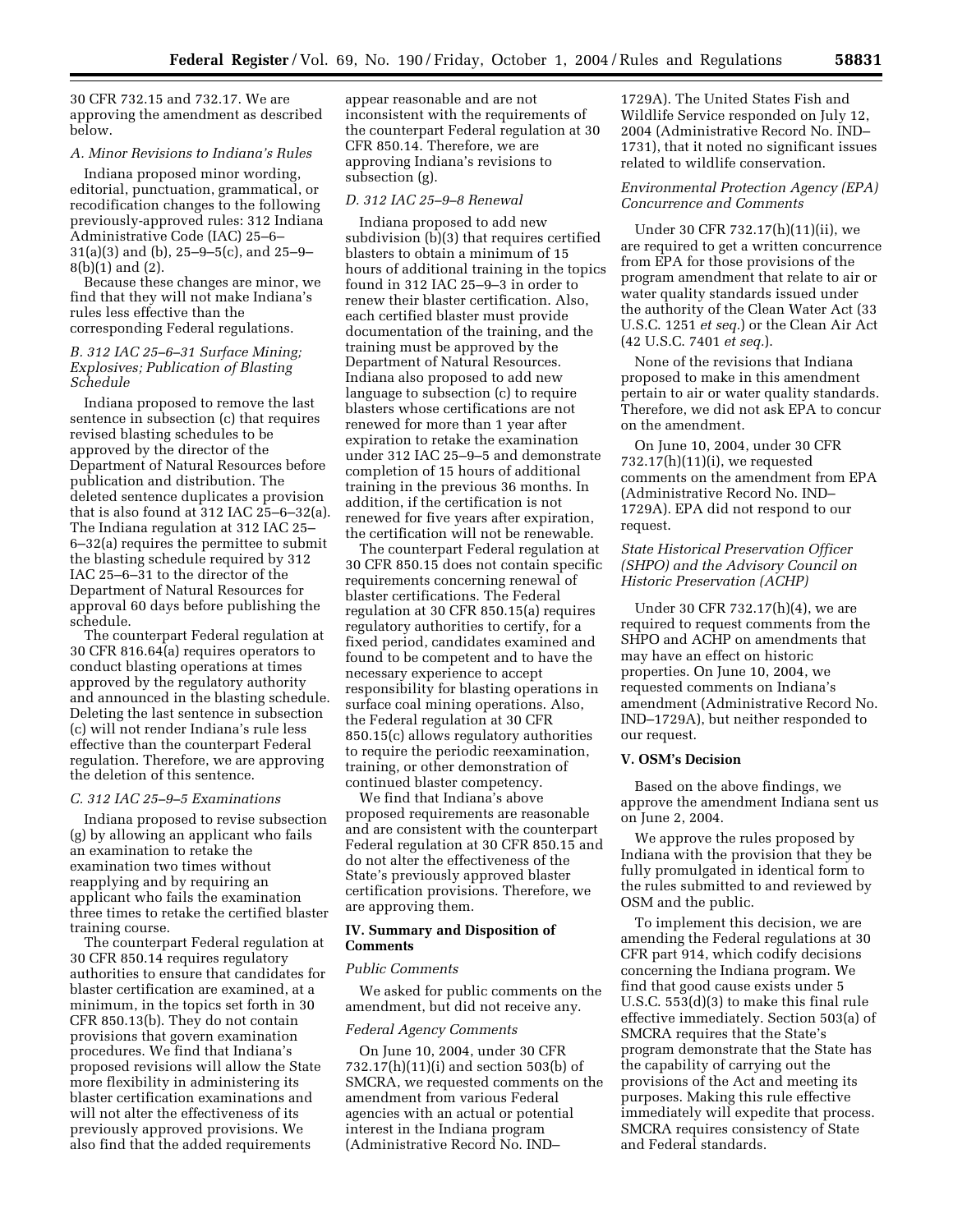# **VI. Procedural Determinations**

### *Executive Order 12630—Takings*

This rule does not have takings implications. This determination is based on the analysis performed for the counterpart Federal regulation.

## *Executive Order 12866—Regulatory Planning and Review*

This rule is exempted from review by the Office of Management and Budget (OMB) under Executive Order 12866.

# *Executive Order 12988—Civil Justice Reform*

The Department of the Interior has conducted the reviews required by section 3 of Executive Order 12988 and has determined that this rule meets the applicable standards of subsections (a) and (b) of that section. However, these standards are not applicable to the actual language of State regulatory programs and program amendments because each program is drafted and promulgated by a specific State, not by OSM. Under sections 503 and 505 of SMCRA (30 U.S.C. 1253 and 1255) and the Federal regulations at 30 CFR 730.11, 732.15, and 732.17(h)(10), decisions on proposed State regulatory programs and program amendments submitted by the States must be based solely on a determination of whether the submittal is consistent with SMCRA and its implementing Federal regulations and whether the other requirements of 30 CFR parts 730, 731, and 732 have been met.

# *Executive Order 13132—Federalism*

This rule does not have Federalism implications. SMCRA delineates the roles of the Federal and State governments with regard to the regulation of surface coal mining and reclamation operations. One of the purposes of SMCRA is to ''establish a nationwide program to protect society and the environment from the adverse effects of surface coal mining operations." Section  $503(a)(1)$  of SMCRA requires that State laws regulating surface coal mining and reclamation operations be ''in accordance with'' the requirements of SMCRA, and section 503(a)(7) requires that State programs contain rules and regulations ''consistent with'' regulations issued by the Secretary pursuant to SMCRA.

# *Executive Order 13175—Consultation and Coordination With Indian Tribal Governments*

In accordance with Executive Order 13175, we have evaluated the potential effects of this rule on Federallyrecognized Indian tribes and have determined that the rule does not have substantial direct effects on one or more Indian tribes, on the relationship between the Federal Government and Indian tribes, or on the distribution of power and responsibilities between the Federal Government and Indian tribes. This determination is based on the fact that the Indiana program does not regulate coal exploration and surface coal mining and reclamation operations on Indian lands. Therefore, the Indiana program has no effect on Federallyrecognized Indian tribes.

# *Executive Order 13211—Regulations That Significantly Affect The Supply, Distribution, or Use of Energy*

On May 18, 2001, the President issued Executive Order 13211 which requires agencies to prepare a Statement of Energy Effects for a rule that is (1) considered significant under Executive Order 12866, and (2) likely to have a significant adverse effect on the supply, distribution, or use of energy. Because this rule is exempt from review under Executive Order 12866 and is not expected to have a significant adverse effect on the supply, distribution, or use of energy, a Statement of Energy Effects is not required.

#### *National Environmental Policy Act*

This rule does not require an environmental impact statement because section 702(d) of SMCRA (30 U.S.C. 1292(d)) provides that agency decisions on proposed State regulatory program provisions do not constitute major Federal actions within the meaning of section 102(2)(C) of the National Environmental Policy Act (42 U.S.C. 4332(2)(C)).

### *Paperwork Reduction Act*

This rule does not contain information collection requirements that require approval by OMB under the Paperwork Reduction Act (44 U.S.C. 3507 *et seq.*).

### *Regulatory Flexibility Act*

The Department of the Interior certifies that this rule will not have a significant economic impact on a substantial number of small entities under the Regulatory Flexibility Act (5 U.S.C. 601 *et seq.*). The State submittal, which is the subject of this rule, is based upon counterpart Federal regulations for which an economic analysis was prepared and certification made that such regulations would not have a significant economic effect upon a substantial number of small entities. In making the determination as to whether this rule would have a significant

economic impact, the Department relied upon the data and assumptions for the counterpart Federal regulations.

## *Small Business Regulatory Enforcement Fairness Act*

This rule is not a major rule under 5 U.S.C. 804(2), the Small Business Regulatory Enforcement Fairness Act. This rule: (a) Does not have an annual effect on the economy of \$100 million; (b) will not cause a major increase in costs or prices for consumers, individual industries, Federal, State, or local government agencies, or geographic regions; and (c) does not have significant adverse effects on competition, employment, investment, productivity, innovation, or the ability of U.S.-based enterprises to compete with foreign-based enterprises. This determination is based upon the fact that the State submittal, which is the subject of this rule, is based upon counterpart Federal regulations for which an analysis was prepared and a determination made that the Federal regulation was not considered a major rule.

## *Unfunded Mandates*

This rule will not impose an unfunded mandate on State, local, or tribal governments or the private sector of \$100 million or more in any given year. This determination is based upon the fact that the State submittal, which is the subject of this rule, is based upon counterpart Federal regulations for which an analysis was prepared and a determination made that the Federal regulation did not impose an unfunded mandate.

#### **List of Subjects in 30 CFR Part 914**

Intergovernmental relations, Surface mining, Underground mining.

Dated: September 3, 2004.

### **Charles E. Sandberg,**

*Regional Director, Mid-Continent Regional Coordinating Center.*

■ For the reasons set out in the preamble, 30 CFR part 914 is amended as set forth below:

# **PART 914—INDIANA**

■ 1. The authority citation for part 914 continues to read as follows:

**Authority:** 30 U.S.C. 1201 *et seq.*

■ 2. Section 914.15 is amended in the table by adding a new entry in chronological order by ''Date of final publication'' to read as follows:

**§ 914.15 Approval of Indiana regulatory program amendments.**

\* \* \* \* \*